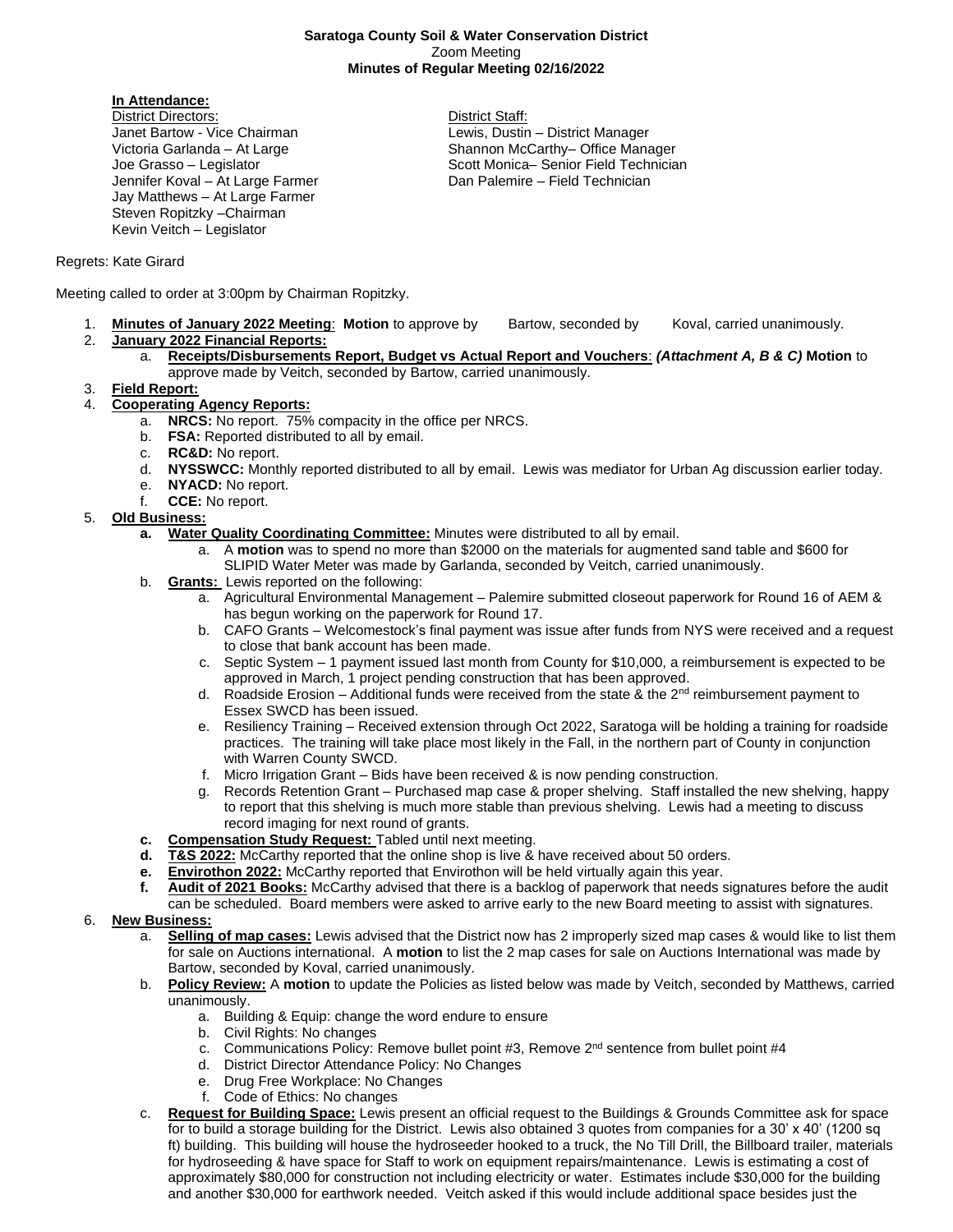building, Lewis advised he would revise the letter and explain that we would need a bigger footprint than just the building itself. He expects there will be a lease with the County for this building. Garlanda asked if there are any zoning restrictions, Lewis advised that would be up to the County as they own the property. Lewis advised the District would need to get a building permit for the work & building. Matthews asked about any required set back with the weather station being on the left of the plot, Lewis advised he would need to check in with Chad Cooke. The proposed location may have to be moved to south side, due to the weather station. Lewis added that we are not asking for a specific location, just for space on that property. A **motion** to support submitting the request to County was made by Veitch, seconded by Garlanda, carried unanimously.

#### 7. Other Business:

- a. Approval of AEM Ranking: Koval left the meeting at this time. Lewis reported that based on Board feedback the BMP focus for this round was Pesticide Application Replacement & Secondary Petroleum & Oil Products Storage. The District received a total of 7 applications. 3 applications for IPM Pesticide, 3 applications for Secondary Petroleum & Oil Products Storage, 1 application for Cover Crop. Per NYS Guideline, we can fund up to 87.5% of project costs. Staff looked at funding at 75% so all projections can have funding. Veitch asked about process, do farms get payments first? Lewis advised this program was a reimbursement program, most farms get loans to cover costs. Matthews asked if the farms were still likely to continue cover cropping without funding? Lewis advised there are other grant opportunities for cover cropping. No other sources for other BMPs in this County. Palemire stated that all Pesticides Applications have bids & pest management plans, expecting a quick turn around on those projects. Matthews stated he felt the District should using straight % for equal funding for all projects & asked if the projects were all being given different %s? Palemire advised the 87.5% is set by the State, the staff decided to utilize 75% to keep things equal with the ability to fund multiple projects. Garlanda asked when the funding would be available again? Lewis replied this is a 2 year-round, the next round will begin in 2024. Garlanda asked if we expect to receive the same amt in 2024? Lewis advised based on past funding, he expects the next Round amount will be the same. Board discussion on % of funding, Matthews stated he would like to see fund all projects at 75%, Ropitzky, Veitch, Garlanda, Bartow agreed. A **motion** to fund 7 applications at 75% was made by Garlanda, seconded by Bartow, carried unanimously.
- 8. Correspondence
- 9. **Next Meeting Date and Adjournment**: The next meeting is scheduled for Wednesday, March 23, 2022 at 3:00pm. Meeting adjourned by Chairman at 3:59pm.

Respectfully submitted:

Shannon J. McCarthy, Secretary Steve Ropitzky – Chairman

### **ATTACHMENT A:**

| Saratoga County SWCD                  |                                                                 |               |             |                                           |                     |                     |                        |
|---------------------------------------|-----------------------------------------------------------------|---------------|-------------|-------------------------------------------|---------------------|---------------------|------------------------|
| Receipts and Disbursements            |                                                                 |               |             |                                           |                     |                     |                        |
| JANUARY 2022                          |                                                                 |               |             |                                           |                     |                     |                        |
|                                       |                                                                 |               |             |                                           |                     |                     |                        |
|                                       | Operations<br>(Checking/Money<br>Market/Accrued<br>Liabilities) | Petty<br>Cash | <b>WQCC</b> | Envirothon                                | Roadside<br>Erosion | Welcomstock<br>CAFO | <b>AEM</b><br>Projects |
| BOOK BALANCE as of 12/31/2021         | \$241,954.57                                                    | \$100.00      | \$4,082.53  | \$3.256.67                                | \$7,822.71          | \$231.23            | \$678.35               |
|                                       |                                                                 |               |             |                                           |                     |                     |                        |
| <b>RECEIPTS</b>                       |                                                                 |               |             |                                           |                     |                     |                        |
| Interest                              | \$4.21                                                          |               |             | \$0.08                                    |                     | \$0.19              | \$0.02                 |
| <b>Bird/Bat Item Sales</b>            | \$48.36                                                         |               |             |                                           |                     |                     |                        |
| No Till Drill Rental Fees             | \$660.00                                                        |               |             |                                           |                     |                     |                        |
| <b>State Reimbursements</b>           |                                                                 |               |             |                                           |                     | \$41,519.77         |                        |
| Sales Tax Received                    | \$3.64                                                          |               |             |                                           |                     |                     |                        |
| <b>TOTAL RECEIPTS</b>                 | \$716.21                                                        | \$0.00        | \$0.00      | \$0.08                                    | \$0.00              | \$41,519.96         | \$0.02                 |
|                                       |                                                                 |               |             |                                           |                     |                     |                        |
| <b>DISBURSEMENTS</b>                  |                                                                 |               |             |                                           |                     |                     |                        |
| Office Manager                        | \$2,408.70                                                      |               |             |                                           |                     |                     |                        |
| <b>District Manager</b>               | \$4,060.80                                                      |               |             |                                           |                     |                     |                        |
| Technician(s)                         | \$5,571.30                                                      |               |             |                                           |                     |                     |                        |
| Office Equipment                      | \$38.48                                                         |               |             |                                           |                     |                     |                        |
| Payments to Cooperators & Others      |                                                                 |               |             |                                           |                     | \$33,771.00         |                        |
| <b>District Trees Expenses</b>        | \$8,728.45                                                      |               |             |                                           |                     |                     |                        |
| <b>Conservation Practice Supplies</b> | \$262.50                                                        |               |             |                                           |                     |                     |                        |
| Employees Travel/Training             | \$200.00                                                        |               |             |                                           |                     |                     |                        |
| Telephone/Internet                    | \$120.00                                                        |               |             |                                           |                     |                     |                        |
| Office Supplies                       | \$459.80                                                        |               |             |                                           |                     |                     |                        |
| Workers' Comp & Disability Insurance  | \$2,812.43                                                      |               |             |                                           |                     |                     |                        |
| Postage                               | \$81.31                                                         |               |             |                                           |                     |                     |                        |
| Bank/Credit Card Fees                 | \$137.54                                                        |               |             |                                           |                     |                     |                        |
| Part C Project Materials              | \$1,016.77                                                      |               |             |                                           |                     |                     |                        |
| 4 Hour Training Expense               | \$297.94                                                        |               |             |                                           |                     |                     |                        |
| Gas & Oil                             | \$880.40                                                        |               |             |                                           |                     |                     |                        |
| Health/Dental Insurance               | \$4,781.74                                                      |               |             |                                           |                     |                     |                        |
| <b>Retirement Benefits</b>            | \$32,141.00                                                     |               |             |                                           |                     |                     |                        |
| Employer Share FICA/Medicare          | \$856.56                                                        |               |             |                                           |                     |                     |                        |
| <b>TOTAL DISBURSEMENTS</b>            | \$64,855.72                                                     | \$0.00        | \$0.00      | \$0.00                                    | \$0.00              | \$33,771.00         | \$0.00                 |
|                                       |                                                                 |               |             |                                           |                     |                     |                        |
| BOOK BALANCE as of 01/31/2022         | \$177.815.06                                                    |               |             | \$100.00 \$4,082.53 \$3,256.75 \$7,822.71 |                     | \$7.980.19          | \$678.37               |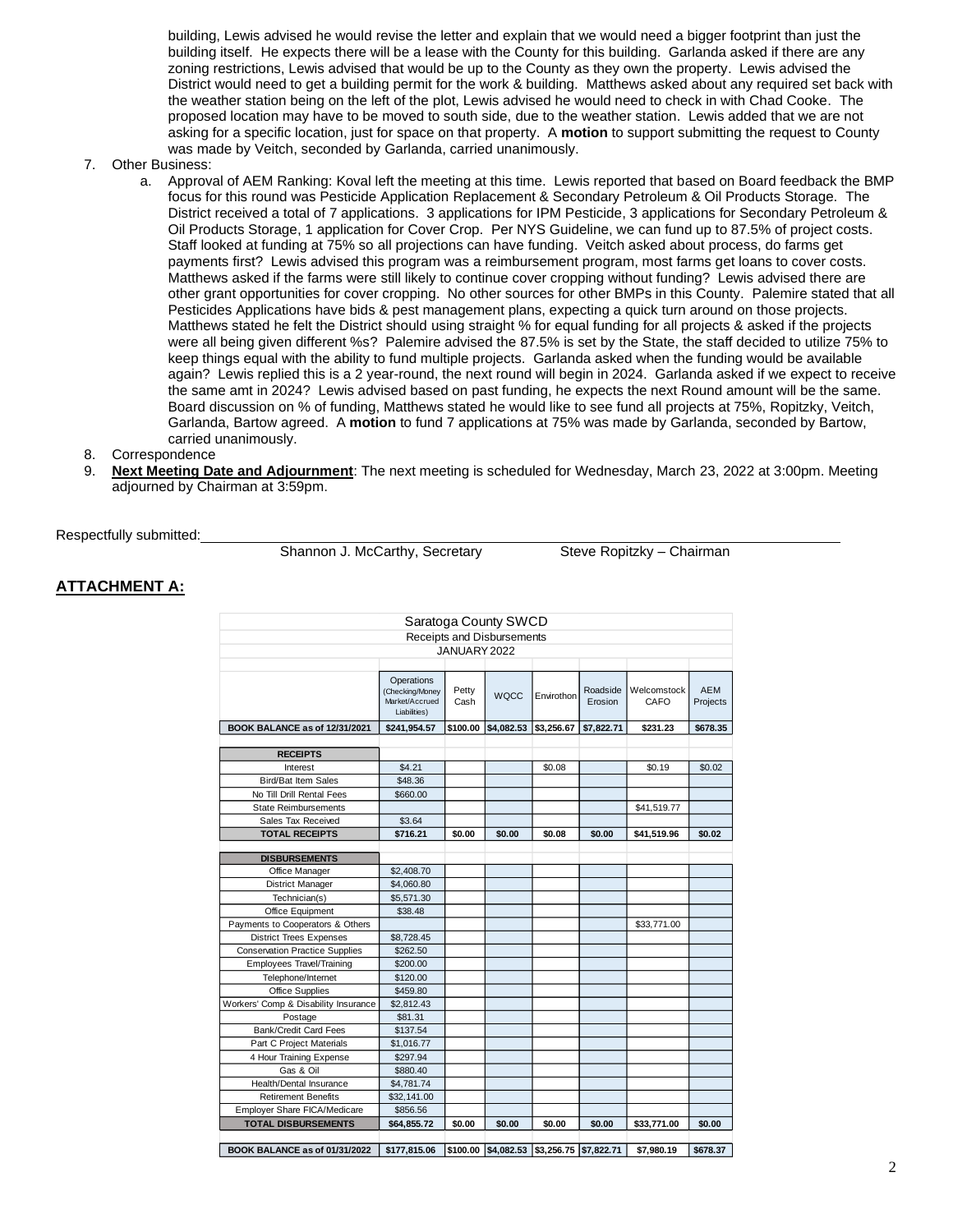## **ATTACHMENT B: ATTACHMENT C:**

| <b>BUDGET TO ACTUAL REPORT</b>                        |                           |                 |
|-------------------------------------------------------|---------------------------|-----------------|
| January 2022                                          |                           |                 |
|                                                       |                           | <b>ACTUAL</b>   |
| <b>RECEIPTS</b>                                       | <b>BUDGET 2022</b>        | <b>JAN 2022</b> |
| District Tree & Shrub Program                         | \$37,500.00               |                 |
| Fish Stocking Program Sales                           | \$3,000.00                |                 |
| Tire Recycling Program                                | \$4,000.00                |                 |
| No Till Drill Rental Program                          | \$4,250.00                | \$660.00        |
| 4 Hour ESC Training Program                           | \$6,000.00                |                 |
| Interest                                              | \$90.00                   | \$4.21          |
| <b>Bird/Bat Sales</b>                                 | \$3,000.00                | \$48.36         |
| Sale of Equipment                                     | \$35,000.00               |                 |
| Gifts and Donations                                   | \$0.00                    |                 |
| Ag Value - Soil Group Worksheet                       | \$1,500.00                |                 |
| Sales Tax Credit                                      | \$35.00                   |                 |
| County Appropriation                                  | \$132,160.30              |                 |
| <b>State Grants</b>                                   | \$10,000.00               |                 |
| <b>State Reimbursements</b>                           | \$208,874.08              |                 |
| Federal Grants/Reimbursements                         | \$0.00                    |                 |
| Grants not State or Federal                           | \$0.00                    |                 |
| <b>MOUs</b>                                           | \$0.00                    |                 |
| RC&D Time Reimbursement                               | \$550.00                  |                 |
| Sales Tax Received                                    | \$1,200.00                | \$3.64          |
| Other                                                 | \$0.00                    |                 |
| Fund Balance Transfer                                 | \$32,603.82               |                 |
| <b>TOTAL RECEIPTS</b>                                 | \$479,763.20              | \$716.21        |
|                                                       |                           |                 |
|                                                       |                           | <b>ACTUAL</b>   |
| <b>DISBURSEMENTS</b>                                  | BUDGET 2022               |                 |
| Directors Per Diem for Meetings                       |                           | <b>JAN 2022</b> |
|                                                       | \$1,200.00<br>\$41,911.38 | \$2,408.70      |
| Office Manager<br><b>District Manager</b>             |                           | \$4,060.80      |
| Field Technician (Senior)                             | \$70,657.92               |                 |
| Field Technician                                      | \$53,037.81               | \$3,083.85      |
| Field Intern                                          | \$43,281.63               | \$2,487.45      |
|                                                       | \$0.00                    |                 |
| Furniture and Fixtures                                | \$0.00                    |                 |
| Office Equipment                                      | \$1,000.00                | \$38.48         |
| Motor Vehicle Equipment<br>Field Equipment / Supplies | \$77,834.12               |                 |
|                                                       | \$500.00                  |                 |
| <b>District Trees Expenses</b>                        | \$28,000.00               | \$8,728.45      |
| Fish & Pond Stocking                                  | \$2,000.00                |                 |
| <b>Conservation Practice Supplies</b><br>WQCC         | \$2,439.27                | \$262.50        |
|                                                       | \$0.00                    |                 |
| Directors Travel/Training                             | \$500.00                  |                 |
| Employees Travel/Training                             | \$2,500.00                | \$200.00        |
| Telephone/Internet                                    | \$3,060.00                | \$120.00        |
| Office Supplies                                       | \$2,500.00                | \$459.80        |
| <b>Meeting Expenses</b>                               | \$500.00                  |                 |
| <b>Educational Expenses</b>                           | \$500.00                  |                 |
| Auto/Field/Liability Insurance                        | \$4,800.00                |                 |
| Workers' Compensation/Disability Insurance            | \$3,000.00                | \$2,812.43      |
| State, National Dues                                  | \$0.00                    |                 |
| State Fair                                            | \$100.00                  |                 |
| Postage                                               | \$200.00                  | \$81.31         |
| <b>Bird Item Expenses</b>                             | \$1,500.00                |                 |
| Bank/Credit Card Fees                                 | \$1,000.00                | \$137.54        |
| Part C Project Materials                              | \$20,000.00               | \$1,016.77      |
| 4 Hour Training Expense                               | \$500.00                  | \$297.94        |
| Repairs to Truck & Field Equipment                    | \$300.00                  |                 |
| Gas & Oil                                             | \$1,500.00                | \$880.40        |
| Health/Dental Insurance                               | \$60,441.07               | \$4,781.74      |
| <b>Retirement Benefits</b>                            | \$38,000.00               | \$32,141.00     |
| Employer Share FICA/Medicare                          | \$16,000.00               | \$856.56        |
| Sales Tax Disbursement                                | \$1,000.00                |                 |

| <b>2022 MEETING VOUCHERS - FEBRUARY</b> |    |                                 |                                              |             |                         |                  |                              |                              |
|-----------------------------------------|----|---------------------------------|----------------------------------------------|-------------|-------------------------|------------------|------------------------------|------------------------------|
| <b>ACCOUN</b>                           | #  | <b>PAYEE</b>                    | <b>EXPLANATION</b>                           |             | <b>AMOUNT DATE PAID</b> | <b>CHECK#</b>    | <b>AMOUNT</b><br><b>PAID</b> | <b>BALANCE</b><br><b>DUE</b> |
| General                                 | 19 | De Lage Financials              | Copier Lease: Jan 2022                       | \$131.25    | 02/17/22                | EFT02172022      | \$118.75                     | \$12.50                      |
| General                                 | 20 | <b>Blueshield of NENY</b>       | Health/Dental: February 2022                 | \$5.625.56  | 02/03/22                | 10340            | \$5.625.56                   | \$0.00                       |
| General                                 | 21 | Curtis Lumber                   | Snowbrush                                    | \$10.99     | 02/03/22                | 10341            | \$10.99                      | \$0.00                       |
| General                                 | 22 | Uline                           | Ladder, Records Storage Racks                | \$2,182.15  | 02/17/22                | 10346            | \$2,182.15                   | \$0.00                       |
| General                                 | 23 | Saratoga County Gas Account     | Gasoline: January 2022                       | \$178.44    | 02/17/22                | 10345            | \$178.44                     | \$0.00                       |
| Roadside                                | 24 | Warren County SWCD              | UHWC Grant Reimbursement                     | \$4,891.32  | 02/17/22                | 109              | \$4,891.32                   | \$0.00                       |
| General                                 | 25 | Bank of America (Dustin's Card) | EZ Pass Replenishment, Microsoft 360 Renewal | \$132.99    | 02/17/22                | 10344            | \$132.99                     | \$0.00                       |
| General                                 | 26 | Washington County SWCD          | NYSCDEA Silent Auction Donation 2022         | \$20.00     | 02/17/22                | 10347            | \$20.00                      | \$0.00                       |
|                                         |    |                                 | <b>TOTAL VOUCHERS</b>                        | \$13,172.70 |                         | <b>TOTAL DUE</b> |                              | \$12.50                      |
|                                         |    |                                 |                                              |             |                         |                  |                              |                              |
|                                         |    |                                 | Bills to be Paid Before Next Board Meeting:  |             |                         |                  |                              |                              |
|                                         |    |                                 |                                              |             |                         |                  |                              |                              |
| General                                 |    | Blue Shield of NENY             | Health Insurance - March 2021                | \$5,625.56  |                         |                  |                              |                              |
|                                         |    | TOTAL                           |                                              | \$5,625.56  |                         |                  |                              |                              |

## **ATTACHMENT D:**

# **Field Staff Report**

February 14, 2022

- Ag-Assessments County wide
- AEM round 16 close out submittal
- AEM round -17 BMP project Budget/ prioritization and ranking
- AEM- Micro Irrigation grant Bid Submittal
- Septic Grant- one system installed and request for reimbursement filed
- Installed new shelves, new map case and worked with contractor for records retention
- Tree and Shrub online Store Review and inventory of stock
- Annual Reports review and compiling of report information
- Fish stocking pricing online store review
- SLPID meeting to discuss Algae blooms and Fish Creek issues
- Participated in State Technical Advisory Committee Meeting

| <b>NET TOTAL</b> | \$0.00 | (\$64 139 51) |
|------------------|--------|---------------|
|                  |        |               |

Other \$0.00 TOTAL DISBURSEMENTS \$479,763.20 \$64,855.72